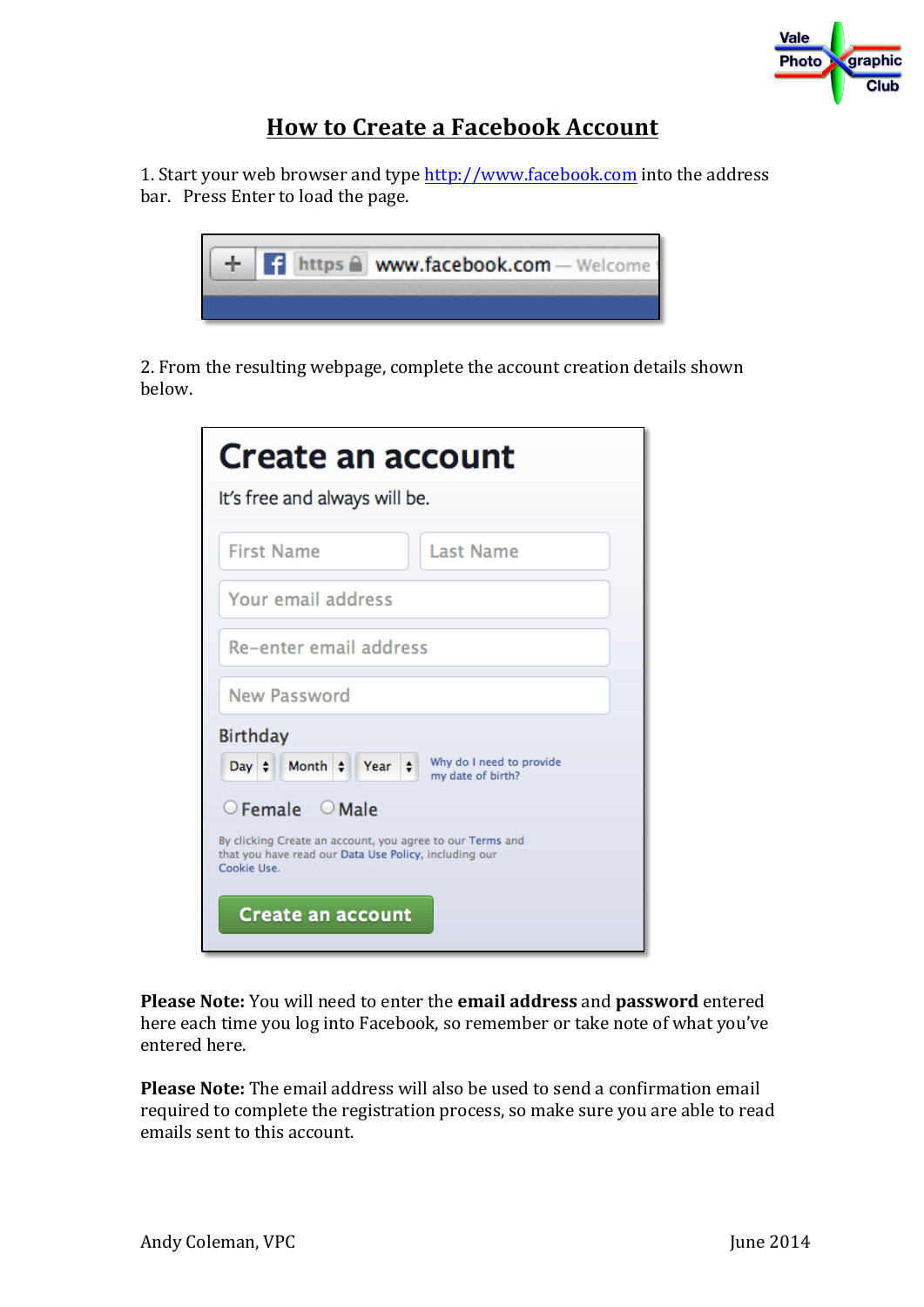

3. Click the 'Create an account' button



4. Facebook is all about finding and staying in touch with friends, so the first thing Facebook will try to do is to link you to any of your friends who may already have a Facebook account.

In order to do this Facebook now asks you to enter details of any existing email or Skype accounts you may. If you do so, Facebook will try to match 'contacts' you have in these accounts to existing Facebook accounts.

## It is easy to find friends after creating your account, so you can skip this step is you wish.

| how it works. | Are your friends already on Facebook? |                     |  |  |  | Many of your friends may already be here. Searching your email account is the fastest way to find your friends on Facebook. See |  |
|---------------|---------------------------------------|---------------------|--|--|--|---------------------------------------------------------------------------------------------------------------------------------|--|
|               | Outlook.com (Hotmail)                 |                     |  |  |  |                                                                                                                                 |  |
|               | <b>Your Email</b>                     |                     |  |  |  |                                                                                                                                 |  |
|               |                                       | <b>Find Friends</b> |  |  |  |                                                                                                                                 |  |
| Ø!            | Yahoo!                                |                     |  |  |  | <b>Find Friends</b>                                                                                                             |  |
|               | <b>Skype</b>                          |                     |  |  |  | <b>Find Friends</b>                                                                                                             |  |
|               | <b>Other email service</b>            |                     |  |  |  | <b>Find Friends</b>                                                                                                             |  |

5. Next, Facebook will ask you to enter personal information about yourself such as current city of residence, hometown, school, employer etc.

It does this to capture as much information as possible about you, helping others find you should they search for key information they know about you.

## **Many** people, myself included, are very uncomfortable with sharing such **personal information on Facebook, so I leave these fields blank.**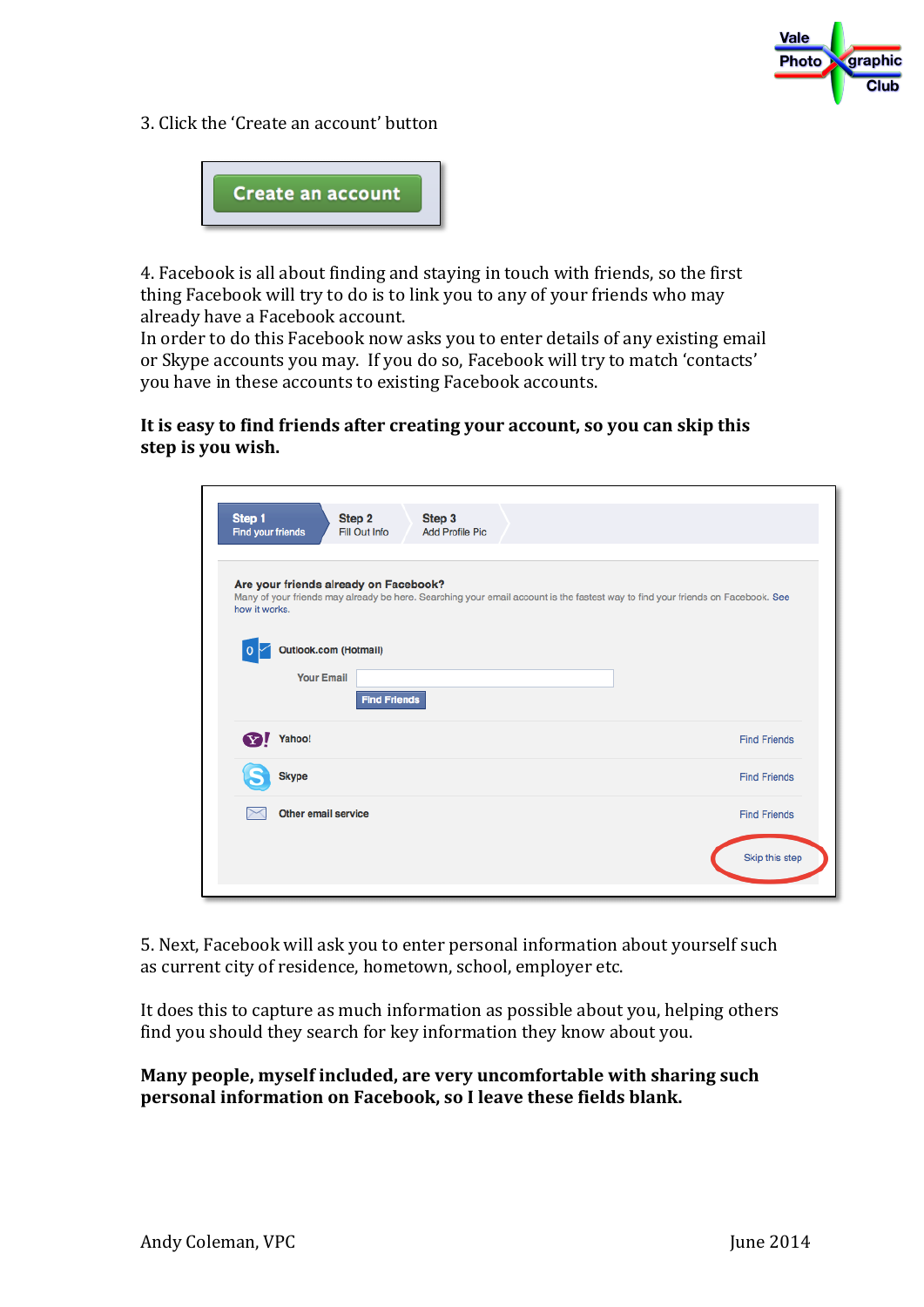

• If you are in any doubt about sharing this kind of personal information on Facebook, skip this step entirely (see SKIP option at the bottom of the screen )

| Fill in your Profile info | This information will help you find your friends on Facebook. |            |                            |
|---------------------------|---------------------------------------------------------------|------------|----------------------------|
| <b>Current City</b>       | <b>Current City</b>                                           | $\Theta$ - |                            |
| Hometown                  | Hometown                                                      | $\Theta$ - |                            |
| <b>Secondary School</b>   | <b>High School Name</b>                                       | $\Theta =$ |                            |
| <b>College/University</b> | College or University Name                                    | $\Theta$ - |                            |
| Employer                  | <b>Company Name</b>                                           | $\Theta$ - |                            |
| <b>∢Back</b>              |                                                               |            | <b>Skip</b><br><b>Next</b> |

• If you are comfortable with entering this information, but wish to restrict who can see the information, there is a drop down menu at the end of each item allowing you to select the audience for the information you've just entered. This ranges from PUBLIC, to FRIENDS ONLY and can be set for each piece of information entered.

| <b>Current City</b>     | <b>Current City</b>        |   |                           |
|-------------------------|----------------------------|---|---------------------------|
| Hometown                | Hometown                   |   | <b>Public</b>             |
| condary School          | <b>High School Name</b>    |   | <b>Friends</b><br>Only Me |
| <b>Ilege/University</b> | College or University Name | 许 | Custom                    |
| <b>Employer</b>         | <b>Company Name</b>        |   |                           |
|                         |                            |   |                           |

Personally, I leave these fields blank and skip this step - it does make it harder for people to find you - but I'm comfortable with that!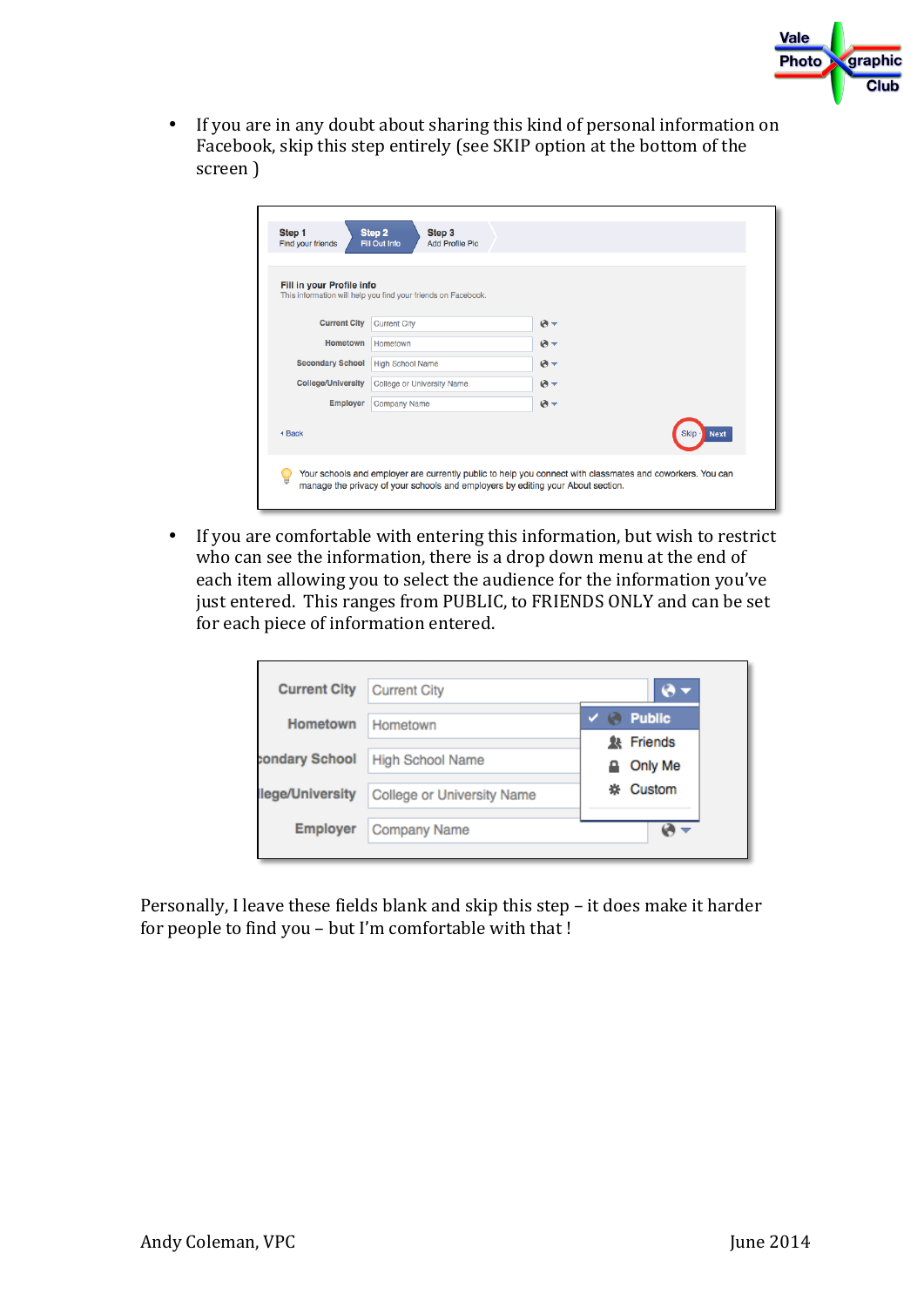

6. Next, Facebook asks you to add a picture of yourself – this will become your profile picture, and again is useful when people are looking for you to make sure they have the right person.

| Step 1<br>Step 2<br>Step 3<br>Fill Out Info<br><b>Add Profile Pic</b><br>Find your friends                             |        |
|------------------------------------------------------------------------------------------------------------------------|--------|
| Set your profile picture<br>Add Profile Picture<br><b>OR</b><br>Take a photo<br>With your webcam                       |        |
| <b>4 Back</b>                                                                                                          | Skip - |
| Profile pictures and cover photos are public. You can control the audience for other photos you upload to<br>Facebook. |        |

Some people are happy to add their actual picture; others use non-identifiable pictures (such as flowers or cartoon characters).

Again go with what you are comfortable with. If you are not happy to add your picture, you can skip this step, however, if you wish to do so

Click Add Profile Picture 



Select the picture from your hard drive

| Set your profile picture |                                                                                                           |
|--------------------------|-----------------------------------------------------------------------------------------------------------|
|                          | <b>Delete Your Picture</b>                                                                                |
| <b>∢Back</b>             | <b>Next</b><br>$\mathbf{r}$                                                                               |
| ≡<br>Facebook.           | Profile pictures and cover photos are public. You can control the audience for other photos you upload to |

Here is my profile picture that I use of Facebook - obviously taken a few years ago so I look younger than I really am!

Click next to proceed.

Andy Coleman, VPC June 2014